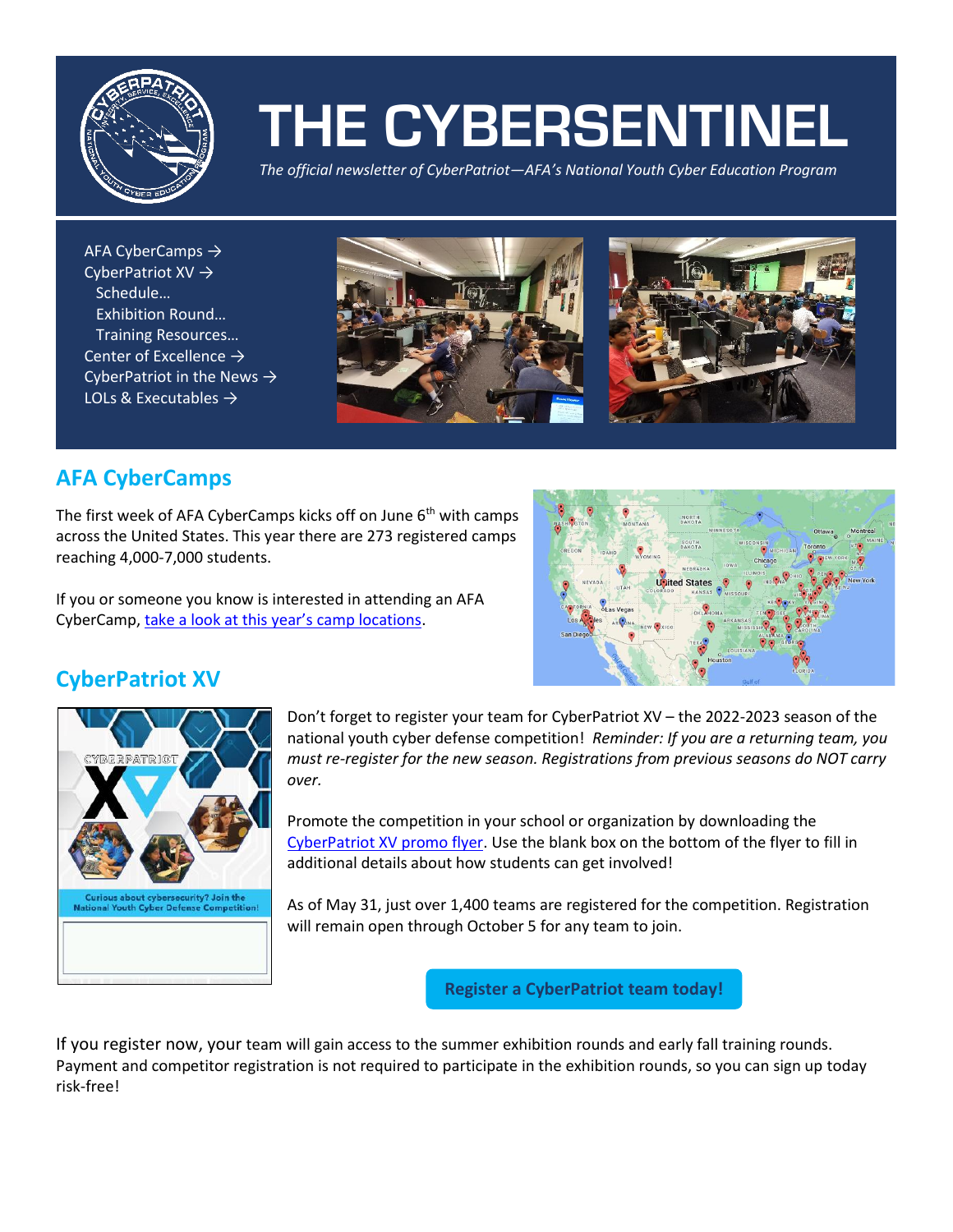#### **Competition Schedule**

<span id="page-1-0"></span>

#### <span id="page-1-1"></span>**CyberPatriot XV Exhibition Round #1**



Exhibition Round #1 is now available for all teams registered for CyberPatriot XV. Exhibition rounds are designed for practice and recruiting competitors to your CyberPatriot teams. In this round, the Ubuntu 18 virtual image comes with an answer key at the bottom of the Read Me file. Access to the image is available until June 17.

Exhibition Round #2 will being July 20.

#### <span id="page-1-2"></span>**Additional Training**

Training resources for new teams (click the buttons below):



Training resource for advanced teams (click the buttons below):

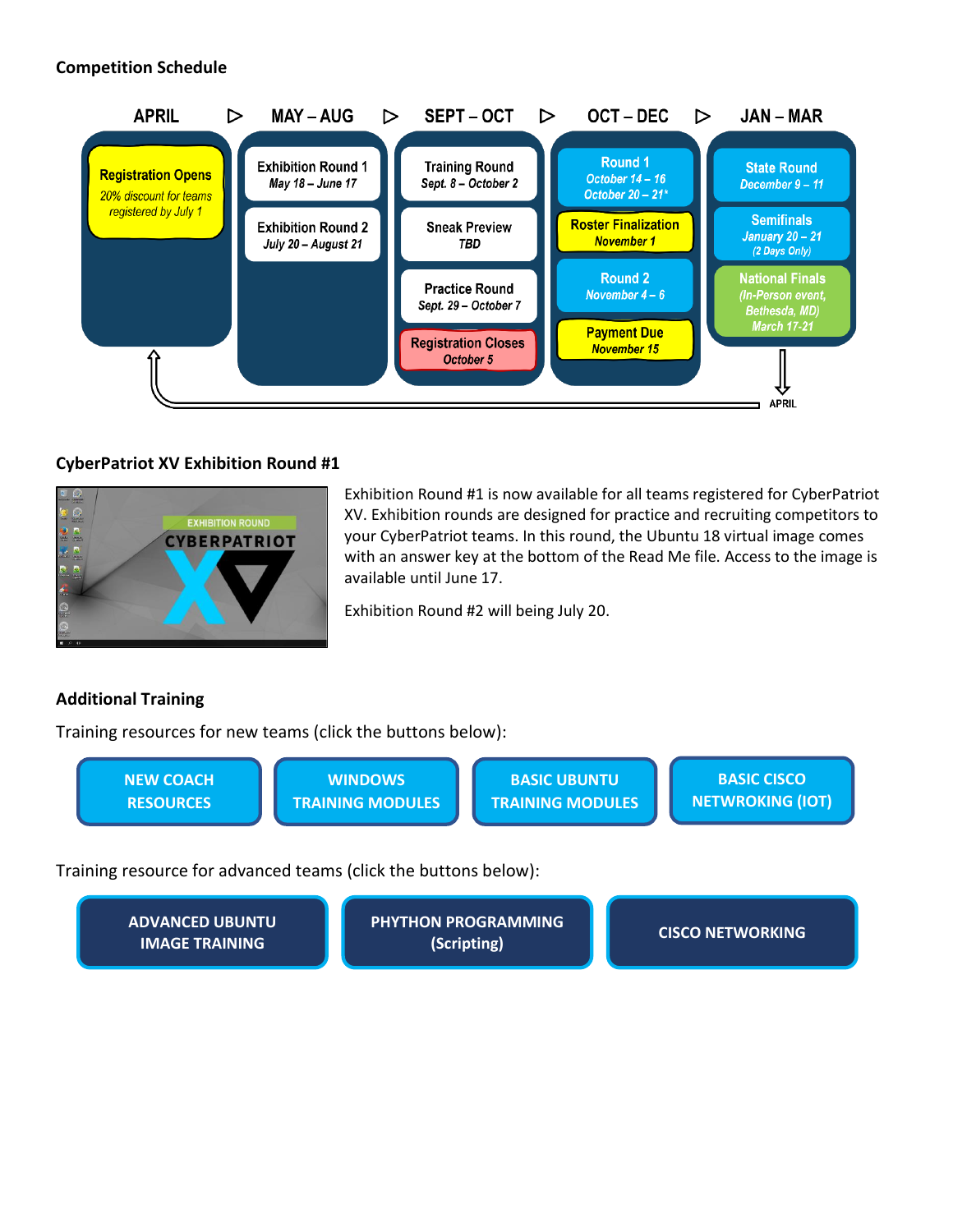## **Center of Excellence | Oklahoma CareerTech**

#### <span id="page-2-0"></span>**CyberPatriot's newest Center of Excellence Oklahoma CareerTech**

Oklahoma CareerTech is proud to be recognized as a CyberPatriot Center of Excellence. CareerTech is dedicated to advancing CyberPatriot's mission to promote more interest in cybersecurity careers or other science, technology, engineering, and mathematics disciplines critical to U.S. security.

Oklahoma CareerTech provides training to nearly half a million students each year through a network of 394 school districts, 29 technology centers, 13 skills centers and 31 adult basic education providers. Oklahoma CareerTech is often used as a model for programs across the United States and around the world. The Oklahoma Department of Career and Technology Education provides leadership and resources



and assures standards of excellence for a comprehensive statewide system of career and technical education. Since becoming an independent agency in 1968, Oklahoma CareerTech has built a reputation for pursuing innovative ideas that break from tradition and the accepted paradigm. By thinking outside the box, Oklahoma CareerTech has been able to reach more students with customized training developed in tandem with Oklahoma businesses. This pioneering spirit continues today, as CareerTech invests in emerging technologies and new learning methods to provide an education for our times. These efforts require a broad approach that reaches adults, secondary students, postsecondary students and inmates.

The mission at CareerTech is to prepare Oklahomans to succeed in the workplace, in education and in life. That has long been our mantra. It's a philosophy that expresses who we are and what we believe. It encourages us to keep going during difficult times. It helps us focus and stay on target amid the noise of politics and self-interests.

The agency is governed by the State Board of Career and Technology Education and works closely with the State Department of Education and the State Regents for Higher Education to provide a seamless educational system for all Oklahomans.

## <span id="page-2-1"></span>**CyberPatriot in The News**

#### **[Graduate Hannah Hardee finds her fit in cybersecurity](https://www.utsa.edu/today/2022/05/story/2022-graduate-hannah-hardee.html) | USA Today**

MAY 16, 2022 — Feeling like she never really belonged in the world of cybersecurity, Hannah Hardee's impostor syndrome finally lifted when she was hired as an associate technical analyst in cybersecurity with Southwest Airlines. Hardee, who has been on this path since middle school, completed her journey by receiving her B.B.A. in cybersecurity from the Carlos Alvarez College of Business at UTSA.

#### **[MCTEC to host 'Cybercamp' this summer](https://www.wvnstv.com/news/mctec-to-host-cybercamp-this-summer/)** | **By Harper Emch**

MERCER COUNTY, WV (WVNS) – Mercer County Technical Education Center (MCTEC) is teaching students the importance of Cybersecurity and the skills needed to protect themselves and others from cyber threats this summer. MCTEC is teaching students Cybersecurity know-how by participating in The CyberPatriot National Youth Cyber Education Program. The program entails hosting a special summer CyberCamp.

#### **[Manassas 3rd grader, Leila, wins poster contest](https://www.msn.com/en-us/news/us/manassas-3rd-grader-leila-wins-poster-contest-aimed-to-help-kids-learn-cybersecurity/ar-AAWN2Zt?ocid=msedgntp&cvid=4b6b7e3b7fda416fbc528cd2c7ee3c4c#image=2) aimed to help kids learn cybersecurity**

The poster contest was held by Virginia IT Agency, which sought to educate children about cybersecurity and staying safe online. The contest was open to all public, private, and home school students K-12<sup>th</sup> grade. Leila won the contest by creating a poster designed on choosing a strong password. See Leila's winning poster and read her full story.